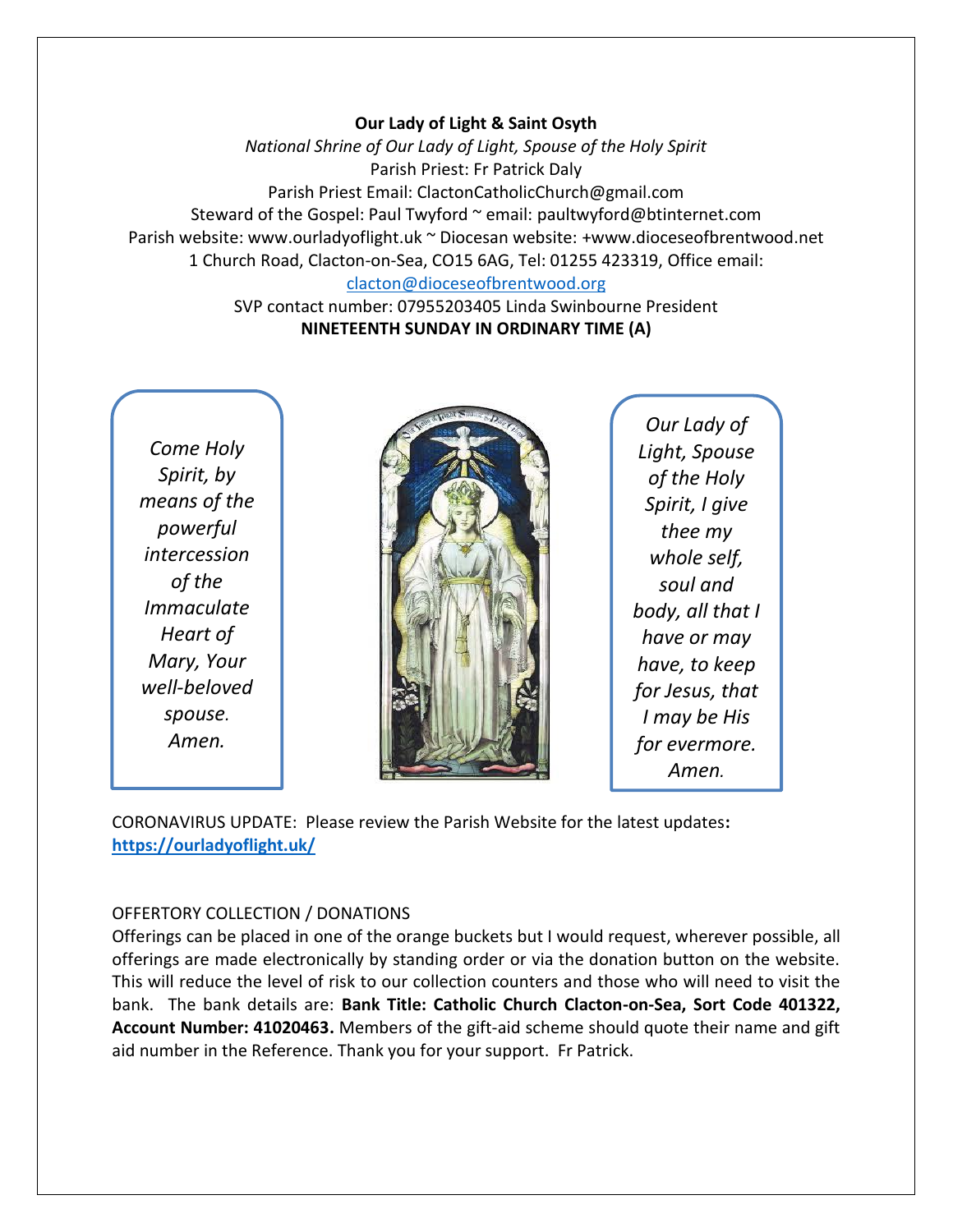RESUMPTION OF PUBLIC MASS: Please follow the instructions of the Church Stewards and allow plenty of time before Mass starts to sanitize your hands and complete registration. Attendance at Mass is restricted to 50 people. I would, therefore, ask that those who are able to attend Mass in the week to refrain from attending Mass at the weekends to allow others the opportunity. Thank you for your understanding and co-operation. Fr Patrick.

FUNERALS: The following funeral is taking place next week:

Friday 14th August: Annie Marie Spike Dec'd.

Please pray for the repose of her soul and for the support of her grieving family. Her brother Fr Donald Graham will be presiding at the Service.

BAPTISM COURSE: I will be shortly running a Baptism Course by Zoom. Please introduce yourself at Mass if you wish to attend. It will not be possible to book a Baptism until you have completed the course.

FIRST HOLY COMMUNION PROGRAMME 2020/21: We will be commencing the new programme by Zoom in September. Please introduce yourself and your child to me at Mass if you wish to join the programme.

SATURDAY VIGIL MASS: I wish to restore the Saturday evening Mass from 5.00 pm to 6.00 pm., to allow parishioners working at the weekend the opportunity to attend Sunday Mass. If you have any strong views on this matter, please email me within the next 7 days.

NATIONAL DAY OF FASTING & PRAYER FOR LIFE: You are invited to fast and say a Rosary for the end of abortion and euthanasia by The Good Counsel Network on Friday 14<sup>th</sup> August.

POLISH SPEAKING VOLUNTEER: Age concern Clacton are seeking a Polish speaker to befriend an elderly house bound man. Contact Maryon Pape 01255 447007.

#### MATTHEW 14:22-33

In today's Gospel, we have the scene immediately following the feeding of the five thousand. Jesus sent his disciples ahead of Him by boat in order that He may have the opportunity to spend time in silent prayer with His Father. Jesus always spent time in prayer before making significant decisions and before He faced the great events of His ministry. He is a role model for us. If we pray before we make difficult decisions or face challenging events in our lives, we will always know that God is with us.

The boat crossing the sea was battling heavy weather and a headwind. The disciples were in grave danger of being lost at sea. The boat is a symbol of the Church. The Church is constantly under attack from the values of this world and the evil one. Jesus has promised us that He will protect His Church and that 'the gates of the underworld will never hold out against it.' Jesus called out to His disciples. "Courage! It is I. Do not be afraid". 'It is I' are the words said by God to Moses. By using the 'I Am', Jesus is proclaiming His identity of God. Peter called out, "Lord, Save me!" Jesus put out His hand at once and held him. When Jesus called out to Peter, He also calls out to us. He calls us to have courage and not to be afraid. The hand that reached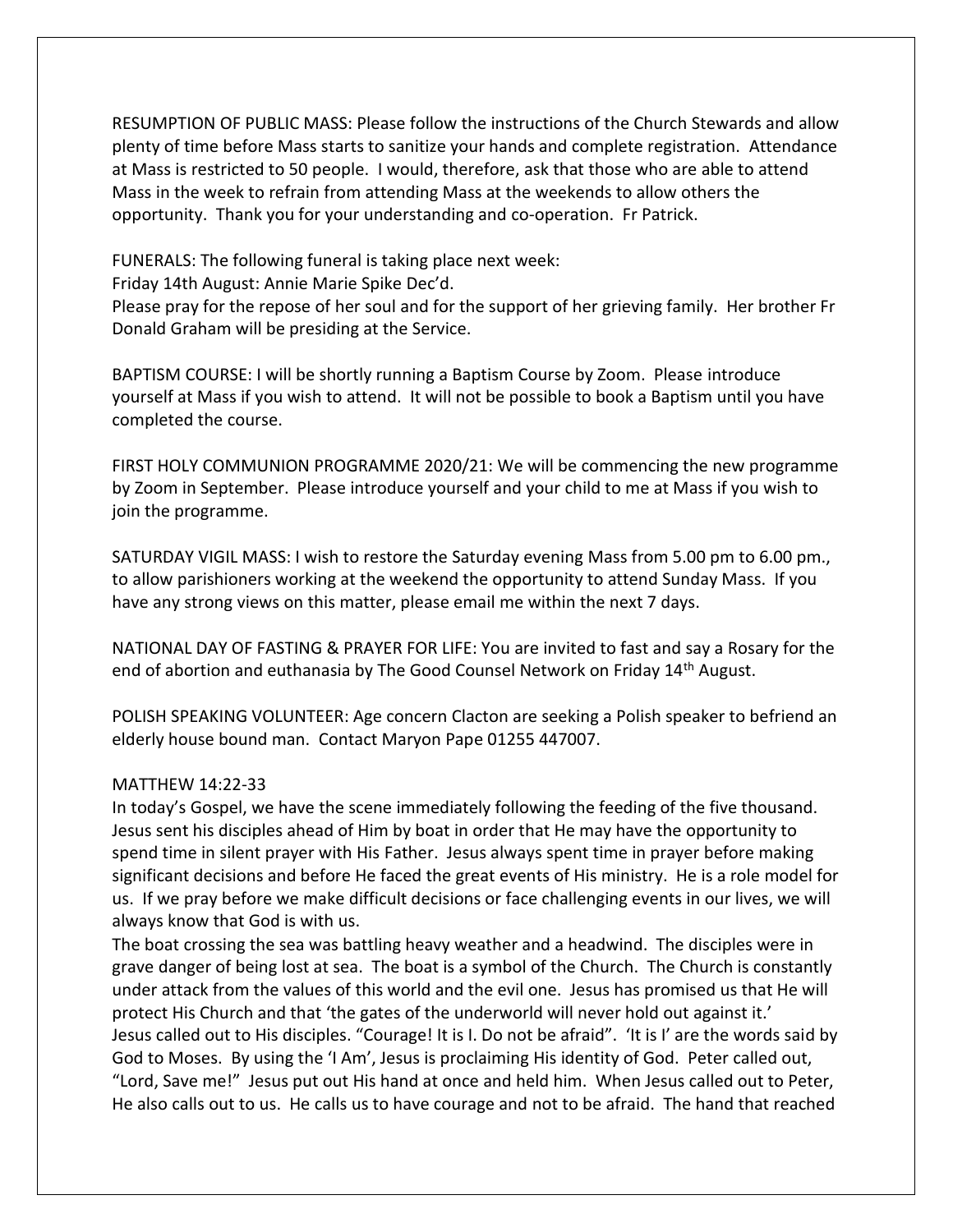down to hold Peter and hold him safe in that stormy sea, is also the hand that will hold us and keep us safe during the storms and trials of our daily lives.

Jesus admonished Peter with the words, "Man of little faith, why doubt". Our faith is the most precious gift that we are given in life. It is through faith that we receive our salvation. If our faith is to be strong, we must nourish and feed our faith. We feed our faith in prayer, in acts of love, in reading Holy Scripture, in receiving the Sacraments and most especially, the Sacrament of the Sacraments – the food of faith, the Holy Eucharist: the Body and Blood of Our Lord Jesus Christ. As we receive Holy Communion, let us proclaim with the disciples: 'Truly, you are the Son of God'.

| Saturday 8 <sup>th</sup> August<br><b>Memorial of St Dominic, Pr</b>                          | 9.30 am.                | <b>MASS: Peter Freyne</b><br>Intentions                                        |
|-----------------------------------------------------------------------------------------------|-------------------------|--------------------------------------------------------------------------------|
| Saturday 8th August                                                                           | 11.00 am to 12.00 noon. | (Tim)<br>SACRAMENT OF<br>RECONCILIATION: In the<br>presbytery garden.          |
| Saturday 8 <sup>th</sup> August                                                               | 11.00 am to 1.00 pm     | Church open for private<br>prayer with Exposition of<br>the Blessed Sacrament. |
| Saturday 8 <sup>th</sup> August<br><b>Vigil Mass Nineteenth</b><br>Sunday in Ordinary Time A. | 5.00 pm.                | MASS: Liz Dearman RIP<br>(Lee Family)                                          |
| Sunday 9 <sup>th</sup> August<br>Nineteenth Sunday in<br>Ordinary Time A.                     | 8.30 am.                | <b>MASS: Peter Diment RIP</b><br>John & Mary Murray                            |
| Sunday 9th August                                                                             | 10.30 am.               | MASS: Justyna Konilowska<br>Intentions<br>(The Parish)                         |
| Sunday 9 <sup>th</sup> August                                                                 | 2.00 pm                 | Baptism: Elsie & Ruby<br>Glover.                                               |
| Monday 10 <sup>th</sup> August<br>Feast of St Lawrence,<br>Deacon, M.                         | 9.30 am.                | MASS: Hugh Barry<br>Intentions<br>(Eileen Morley)                              |
| Tuesday 11 <sup>th</sup> August<br>Memorial of St Clare, V.                                   | 9.30 am.                | <b>MASS: William Rees</b><br>Intentions<br>(L Hanna)                           |

## **MASSES WILL BE OPEN TO A MAXIMUM OF 50 PEOPLE IN THE CHURCH**